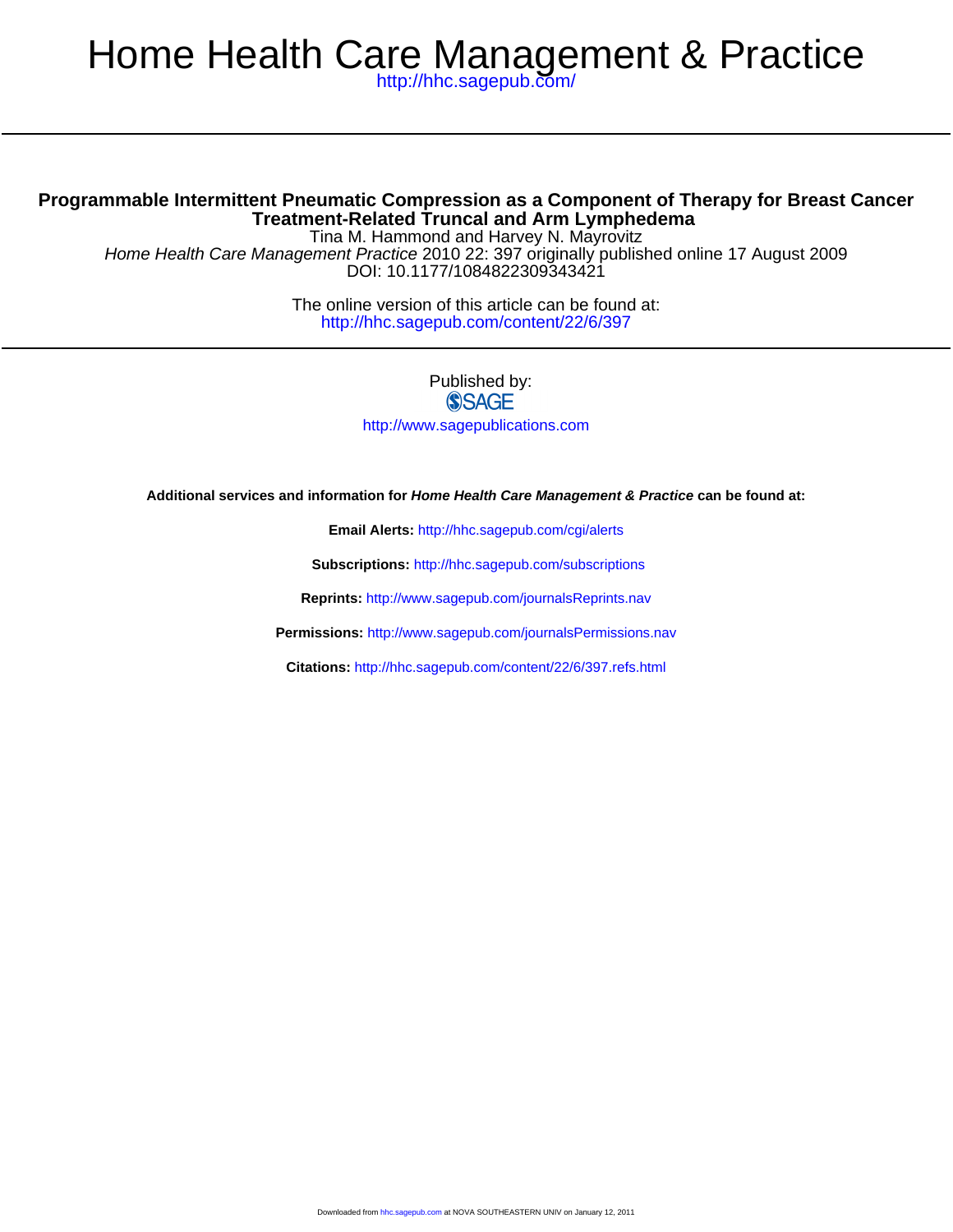# **Programmable Intermittent Pneumatic Compression as a Component of Therapy for Breast Cancer Treatment– Related Truncal and Arm Lymphedema**

Home Health Care Management & Practice 22(6) 397–402 © 2010 SAGE Publications Reprints and permission: sagepub.com/journalsPermissions.nav DOI: 10.1177/1084822309343421 http://hhcmp.sagepub.com



**Tina M. Hammond<sup>1</sup> and Harvey N. Mayrovitz<sup>2</sup>** 

#### **Abstract**

Lymphedema is a chronic condition often requiring lifelong treatment to avoid worsening of extremity and trunk swelling with concomitant complications. The physiological basis for truncal treatment, although clinically recognized, until recently, was not well documented. Herein, we expand on earlier work by reporting on clinical outcomes, therapist observations, and subjective impressions of five patients with truncal lymphedema whose in-home self-treatment includes the Flexitouch<sup>®</sup> system (FT) pneumatic device. Patients received in-clinic complete decongestive therapy and in-home self-care including FT. Results, determined after 2 months of treatment, showed reductions in trunk and arm swelling, fibrotic tissue softening, pain reduction, and improved range of motion and flexibility. Patients reported that FT was easy and comfortable to use and enhanced in-home compliance. Results suggest that limb and trunk lymphedema can be effectively treated in the home with an advanced programmable pneumatic device with truncal coverage, such as the FT system.

#### **Keywords**

lymphedema, intermittent pneumatic compression, truncal edema, self–home care

## **Introduction**

Lymphedema, defined as an abnormal accumulation of highprotein fluid in the tissues, is a chronic condition requiring long-term, often lifelong, treatment (Kornblith et al., 2003). Although lymphatic swelling typically presents in an affected limb, it is not always confined to the limb. Oftentimes, edema appears in the chest or breast, back, abdomen, hips, and/or buttocks. This truncal edema may be restricted to the trunk or extend to extremities as a result of lymphatic overload. As with lymphedema of the extremities, truncal lymphedema can result from lymph node dissection, radiation treatment, surgical procedures (Szuba & Rockson, 1998) or blockage of the lymphatics because of scarring, fibrosis, or adhesions (Warren & Slavin, 2007). Truncal edema is difficult to quantify, as there are no validated methods for measuring truncal edema although a new tissue water measurement method may improve this situation (Mayrovitz, 2007; Mayrovitz, Davey, & Shapiro, 2008).

The standard of care for lymphedema with or without truncal involvement is complete decongestive therapy (CDT) performed by a skilled therapist as often as twice daily for 1 to 6 or more weeks (Cohen, Payne, & Tunkel, 2001; Szuba & Rockson, 1998). CDT includes a combination of manual lymphatic drainage (MLD), multilayered low-stretch bandaging, skin care, and exercise (Korosec, 2004; Lawenda, Mondry, & Johnstone, 2009; Rockson et al., 1998). The goals of CDT are to improve lymphatic drainage and reduce swelling. Because of the chronic nature of lymphedema, another important goal of in-clinic treatment is training the patient in preparation for in-home self-care (National Lymphedema Network, 2006).

Continuity in treatment from acute care to home management is critical to avoid worsening of the swelling and associated complications (Ridner, McMahon, Dietrich, & Hoy, 2008; Szuba & Rockson, 1998), including progression or worsening of the edema (Morgan, Frandks, & Moffatt, 2005), skin changes such as fibrosis and infections (Morgan et al., 2005; Szuba & Rockson, 1998), pain that may be debilitating (Morgan et al., 2005), impaired range of motion and mobility and decrease in physical activity (Ridner, 2005), poor body image (Ridner, 2005; Rose, Taylor, & Twycross, 1991), and other psychosocial effects (Cohen et al., 2001). The goals of

1 Washington Hospital Lymphedema Services, Fremont, CA, USA 2 Nova Southeastern University, Fort Lauderdale, FL, USA

#### **Corresponding Author:**

Harvey N. Mayrovitz, Nova Southeastern University, 3200 S. University Drive, Fort Lauderdale, FL 33328, USA E-mail: mayrovit@nova.edu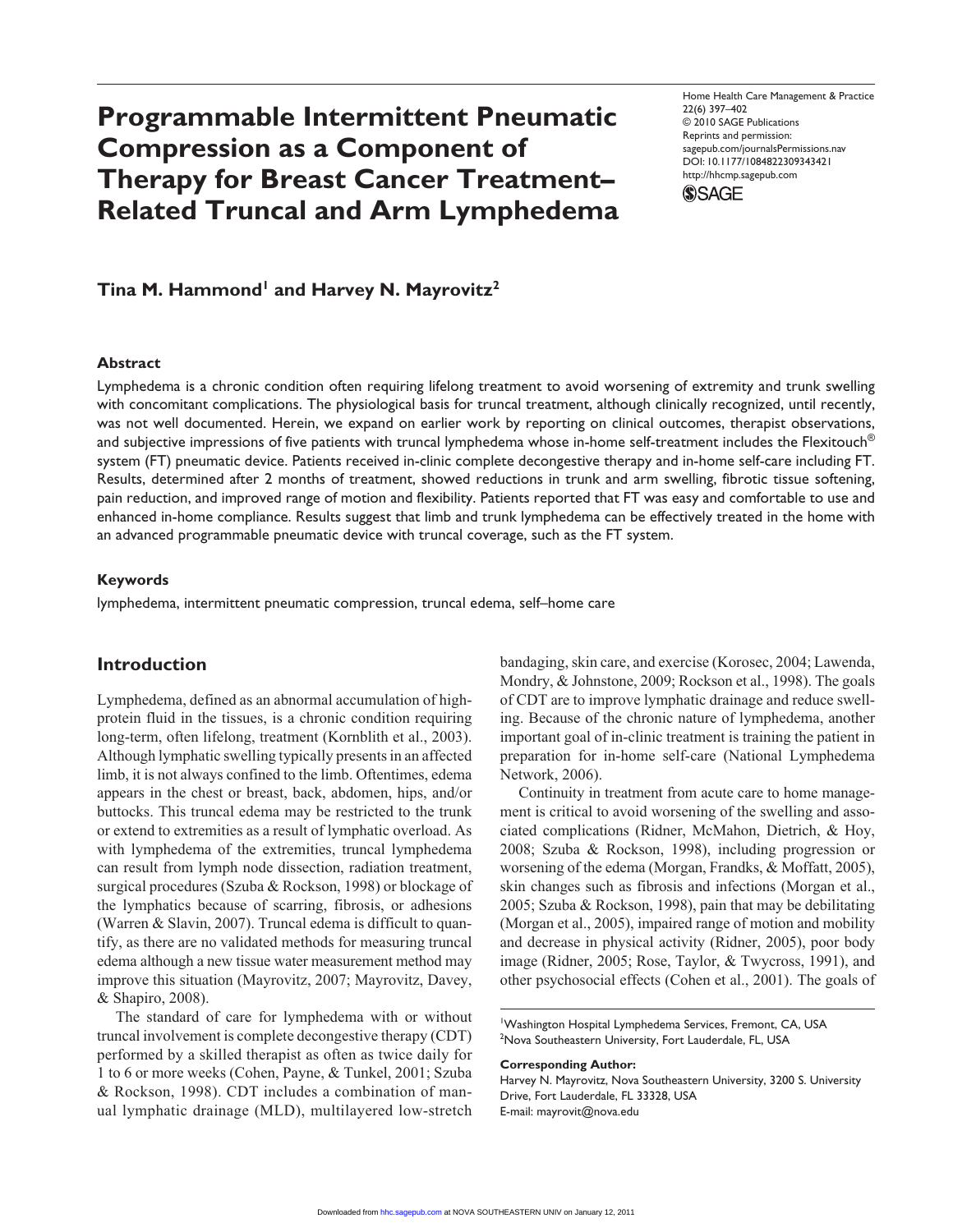self-care are to maintain or improve reductions in the edema achieved during CDT and to reduce the risk of complications. Conservative self-care in the home includes the following elements: self-MLD, skin care, self-examination to detect diagnostic hallmarks of cellulitis, compression bandaging and/or wear and care of garments, weight control, and exercise (National Lymphedema Network, 2006). As defined by the Centers for Medicare & Medicaid Services (CMS), conservative in-home self-care must include either a compression bandage or garment system. After a 4-week trial of conservative in-home care with significant symptoms remaining, pneumatic compression devices can be used as it is a benefit covered by Medicare (Department of Health & Human Services, Centers for Medicare & Medicaid Services, 2001). Advanced pneumatic devices may be covered when a lesser pneumatic device has been used without treatment success or in cases where the patient has unique characteristics that preclude effective treatment with a nonsegmented device (E0650) or a noncalibrated device (E0651). Note, criteria may differ based on the specific third-party payer; however, these factors are generally included in most commercial payer criteria as well as Medicare.

Significant barriers exist to the successful treatment of truncal and limb lymphedema, particularly in the home setting. The affected areas may be difficult to reach because of impaired mobility (Ridner et al., 2008) or because of their location, such as the back. The location of the affected area also complicates application of compression bandaging, which proves much more difficult to apply to the trunk than to the extremities. Self-care is emotionally challenging because of the daily time required (Ridner et al., 2008; Rose et al., 1991). Self-MLD is physically demanding and requires the patient's complete attention (Cheville, 2007). These demands inhibit the patient's ability to maintain compliance, particularly as the patients are often coping with cancer or its aftermath. This self-care regimen may also lead to repetitive stress injuries of the already compromised limb or unaffected limb.

Effective home treatment, especially of the truncal region, is difficult. However, failure to treat the truncal lymphatics presents significant additional risks including development of a fibrous band at the limb junction and development of new areas of edema in the truncal quadrant adjacent to the affected limb. Ineffective treatment may result in pain in the back, chest, shoulder, worsening neuropathic pain in the fingers, and infection.

Despite diligent efforts to adhere to the in-home treatment regimen many patients experience exacerbations of lymphedema or infections and require further rounds of in-clinic treatment including CDT or antibiotic treatment (Ridner et al., 2008). Although the specialized attention provided by therapists is often psychologically supportive to patients (Rose et al., 1991), the costs associated with cycling through multiple sessions of CDT escalate. Some third-party payers do not cover repeated CDT sessions, creating financial burdens



**Figure 1.** Flexitouch® fitted for treating upper extremity. Upper extremity system includes arm, chest, and trunk garments Source: Reprinted with permission from Tactile Systems Technology, Inc.

for patients (Ridner et al., 2008). Treatment improvements that can ease the physical and emotional burdens of inhome self-care while maintaining or improving outcomes are needed.

The Flexitouch® system (FT; Tactile Systems Technology, Inc., Minneapolis, MN) is an advanced, programmable pneumatic device with a therapeutic approach based on the anatomy and physiology of the lymphatic system (Tactile Systems Inc., 2008). Therapy consists of the dynamic application of mild pressure directed over specific lymphatic pathways. FT has features that can address certain treatment barriers associated with truncal lymphedema. The FT trunk garments provide treatment to the shoulder, breast, back, abdomen, buttock, and suprapubic area (see Figure 1). The programmable features of FT are designed to simulate MLD, including initial proximal truncal treatment (preparation) followed by drainage. FT delivers a therapeutic pressure that is relaxing and mild, applied in a dynamic pressure and release rhythm, as opposed to the squeeze-and-hold action of other pumps. FT device programming allows therapy to be tailored to meet the specific needs of patients such as those with wound sites, ulcers, or painful areas. This article expands on an earlier work that provided the physiological basis for truncal treatment for individuals with lymphedema (Mayrovitz, Brown-Cross, Mayrovitz, & Golla, in press). Although the clinical need for truncal treatment has been well recognized (Foeldi, 1994), clinical outcomes in this area have not been evaluated. This article reports on the clinical outcomes, therapist observations, and subjective impressions of patients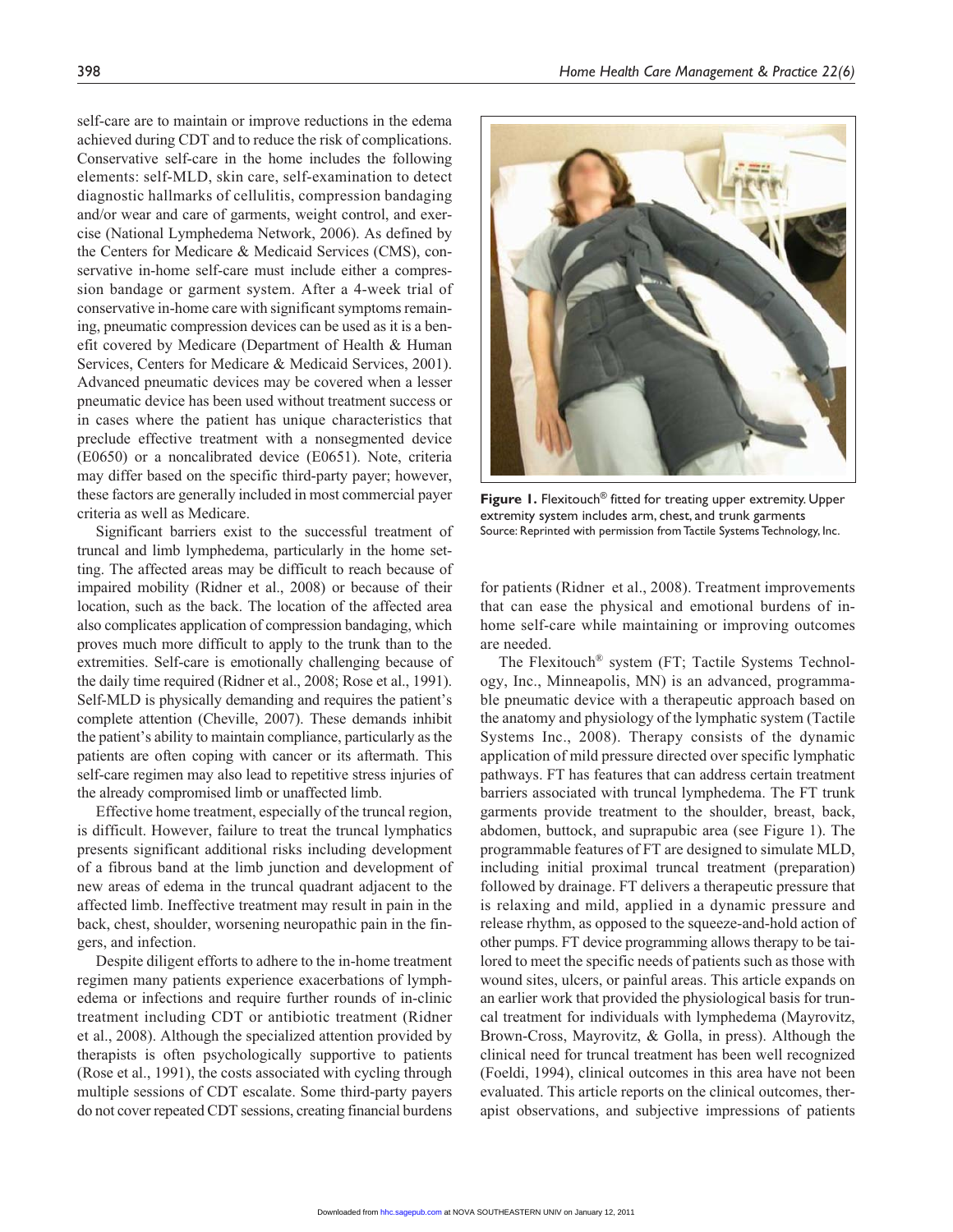| Patient | Surgical<br>Procedure | <b>Nodes</b><br>Removed | Radiation<br>Treatment | Chemo<br>Treatment | Lymphedema<br>Locations | In-Clinic FT<br>Use (% of Visits) |
|---------|-----------------------|-------------------------|------------------------|--------------------|-------------------------|-----------------------------------|
|         | <b>Mastectomy</b>     |                         | Yes                    | Yes                | Arm and trunk           |                                   |
|         | Mastectomy            | 14                      | Yes                    | Yes                | Arm and trunk           | 64                                |
|         | Mastectomy            | 20                      | Yes                    | Yes                | Arm and trunk           | 58                                |
| 4       | Lumpectomy            | 23                      | Yes                    | Yes                | Arm and trunk           | 40                                |
|         | Lumpectomy            |                         | Yes                    | No                 | Arm and trunk           | 67                                |

**Table 1.** Patient Clinical Features

Note: Some patients received in-clinic FT treatment and all used FT as a component of at-home self-care.

with truncal and limb lymphedema following in-clinic and home treatment including FT.

# **Materials and Methods**

# *Patients*

Persons included in this case study series consisted of five female patients (46-66 years of age) who had previously been diagnosed with breast cancer treatment– related lymphedema in the upper extremity and trunk that had been referred for in-clinic lymphedema therapy. Four out of five of these individuals had been unsuccessful in controlling lymphedema symptoms at home as demonstrated by increased swelling in the limb and trunk when they presented at the clinic. One individual was newly diagnosed. On examination in the clinic, all patients demonstrated signs of truncal edema based on palpation and on the asymmetrical appearance of the chest, back, and/or trunk areas. The clinical features of these patients prior to treatment are summarized in Table 1. Clinic treatment consisted of a combination of MLD and FT as follows. For Patients 2 through 5, the affected arm was treated with FT and while it was operating MLD was performed on the neck, sternum, contralateral torso, and inguinal area. This procedure was, on average, used on more than half of the clinic visits, but on some visits only MLD was used. Table 1 indicates the frequency of FT in-clinic use for each patient. Patient 1 received MLD treatment in clinic and also used the FT at home. In addition, all patients received in-clinic exercise and short-stretch compression bandaging and/or compression garments for the affected arm. The in-home self-care regimen, which was introduced during the course of the clinic visits, included exercise, skin care, dietary and nutritional recommendations, short-stretch bandaging, and compression garments (including in some cases compression bra, tank, or pantyhose) and instruction in use of the FT system. All patients used the FT as part of their daily home care program initiated toward the end of their in-clinic treatment.

## *Measurements and Assessment Parameters*

Truncal changes were estimated by determining the change in average truncal circumferences based on measurements



**Figure 2.** Trunk circumference measurement sites. All circumferences are measured with a calibrated fixed tension tape measure

Source: Reprinted with permission from JoV.Pak Corporation.

before starting treatment and after 2 months of therapy sessions with FT. The circumferential measurements were made using a calibrated controlled tension tape measure (Gulick type; www.jansenmedical.net). The truncal circumference change for each patient was determined as the average of the changes at each of the five measured sites A through E as referenced in Figure 2.

Arm circumferences were measured either automatically using a Juzo<sup>®</sup> Perometer (Model 2000; Juzo, Cuyahoga Falls, OH) or manually using the tape measure at 4-cm intervals along the arm starting at the wrist. Both methods were used at different times because at the time of a given evaluation, the Perometer was not always available for use. The Perometer is an optoelectronic measuring device in which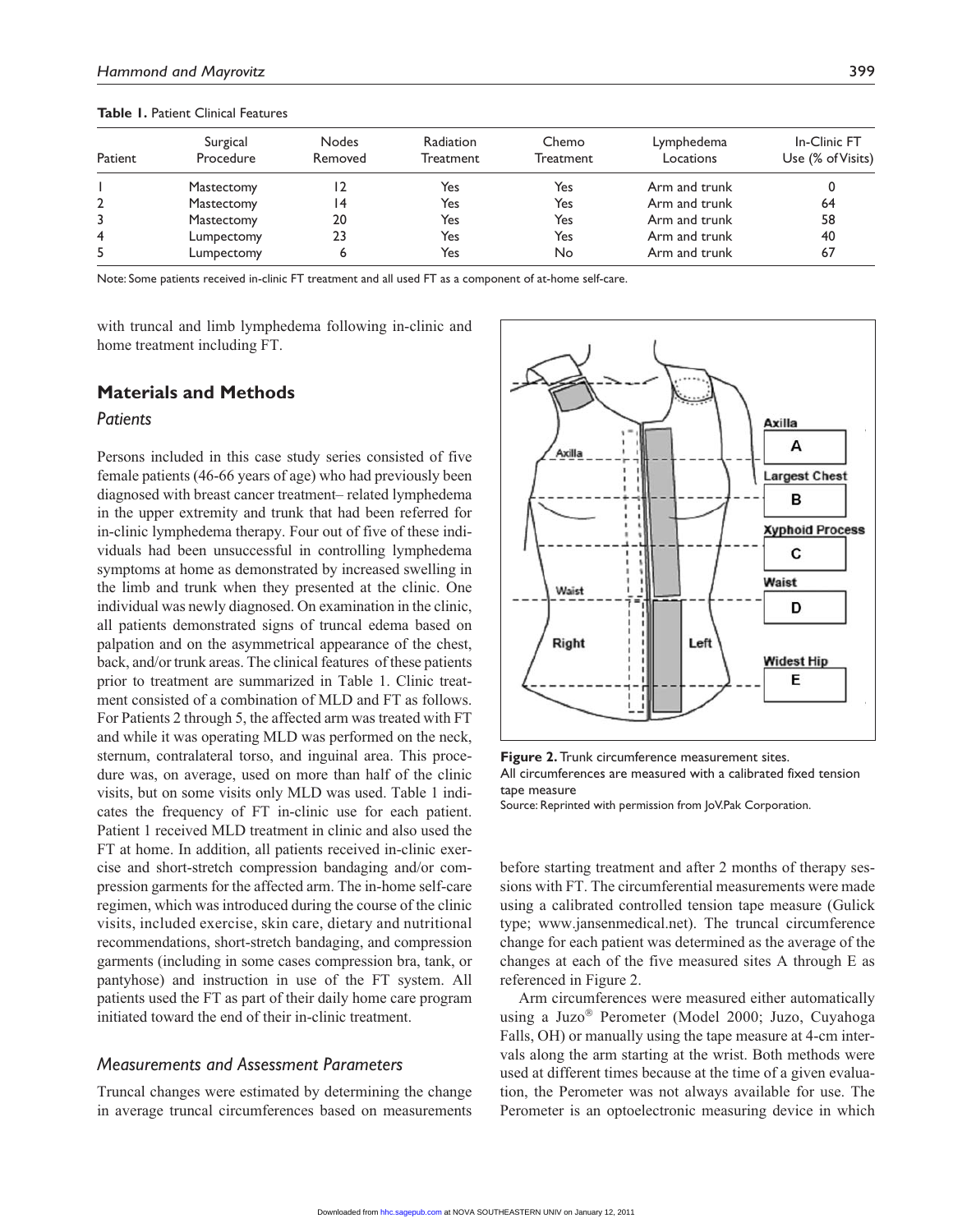the arm is scanned to determine the arm circumference at standardized sites (Stanton, Northfield, Holroyd, Mortimer, & Levick, 1997; Tierney, Aslam, Rennie, & Grace, 1996). With both the automated and the manual method, the measured circumferences were used to calculate arm volume based on a truncated cone model (Karges, Mark, Stikeleather, & Worrell, 2003; Mayrovitz, 2003). For the Perometer, the algorithm is automated. In the case of manual measurements, volume is determined by a validated software algorithm (Limb Volumes Professional 5.0; www.limbvolumes.org). Volumes obtained based on perometer and manual methods have been shown to agree closely (Mayrovitz, Sims, & Macdonald, 2000).

In addition to the quantitative measures, patients provided subjective impressions of their experience, and the therapist made clinical observations regarding changes in fibrosis, range of motion and mobility, compliance with at-home treatment, and other parameters. Written informed consent was obtained from the patients to review their records, obtain measurements, and report subjective information.

# **Results**

## *Limb Volume Changes*

Affected limb volumes of four of the five patients decreased after 2 months of in-clinic therapy supplemented with FT usage as shown in Figure 3. The range of reduction was from 2.2% to 7.4%. In one patient (Patient 4), volume increased slightly (1.2%), which may have been related to the fact that during the time of her in-home treatment she was caring for a terminally ill family member so there may have been an understandable lapse in her compliance to the recommended self-therapy regimen as well as an exacerbation of edema because of stress-related issues.

# *Trunk Circumference Changes*

The average reductions in trunk circumferences for measured sites are shown in Figure 4. It may be noted that all measured sites (defined by Figure 2) showed a reduction in circumference with the largest reduction (4 cm) at Site D (waist).

# *Patient Self-Reporting*

Patients cited self-MLD as the component that most limited their well-intended compliance to self-administered home care. This was especially true when they had coexisting morbidity that included arthritis in two patients, carpal tunnel syndrome in one patient, or repetitive stress injuries and tendinitis that interfered with their self-MLD efforts as reported by three patients. Therapist and patient observations revealed that, in two patients who were affected by fibrosis prior to the start of treatment, the fibrotic tissue softened after



**Figure 3.** Change in affected arm volumes. The percentage changes in arm volume for each patient are based on the difference between the values prior to initiating treatment and the values after 2 months.



**Figure 4.** Decreases in truncal circumference. Values shown are the average decreases in centimeters for each measurement site defined by Figure 2.

incorporating FT treatment. One of these had firm radiation fibrosis of the pectoral/axillary area that softened noticeably very soon after initiation of FT. One patient, who prior to treatment had a significantly limited range of motion, reported increased flexibility after incorporating FT system usage in her clinic and home care regimen. All patients reported decreases in pain, tightness, and stiffness after FT use. Patients also reported that they were better able to comply with the various other components of self-care after incorporating FT treatment. The patients reported that selftreatment with FT was effective without undue interference in their daily lives.

All patients reported increased voiding volume and frequency after incorporating FT treatment in comparison to pre-FT use. These are encouraging by-products of effective lymphatic flow from the tissues and into the general circulation. As blood passes through the kidneys, they regulate the influx of excess fluid in the blood by eliminating these fluids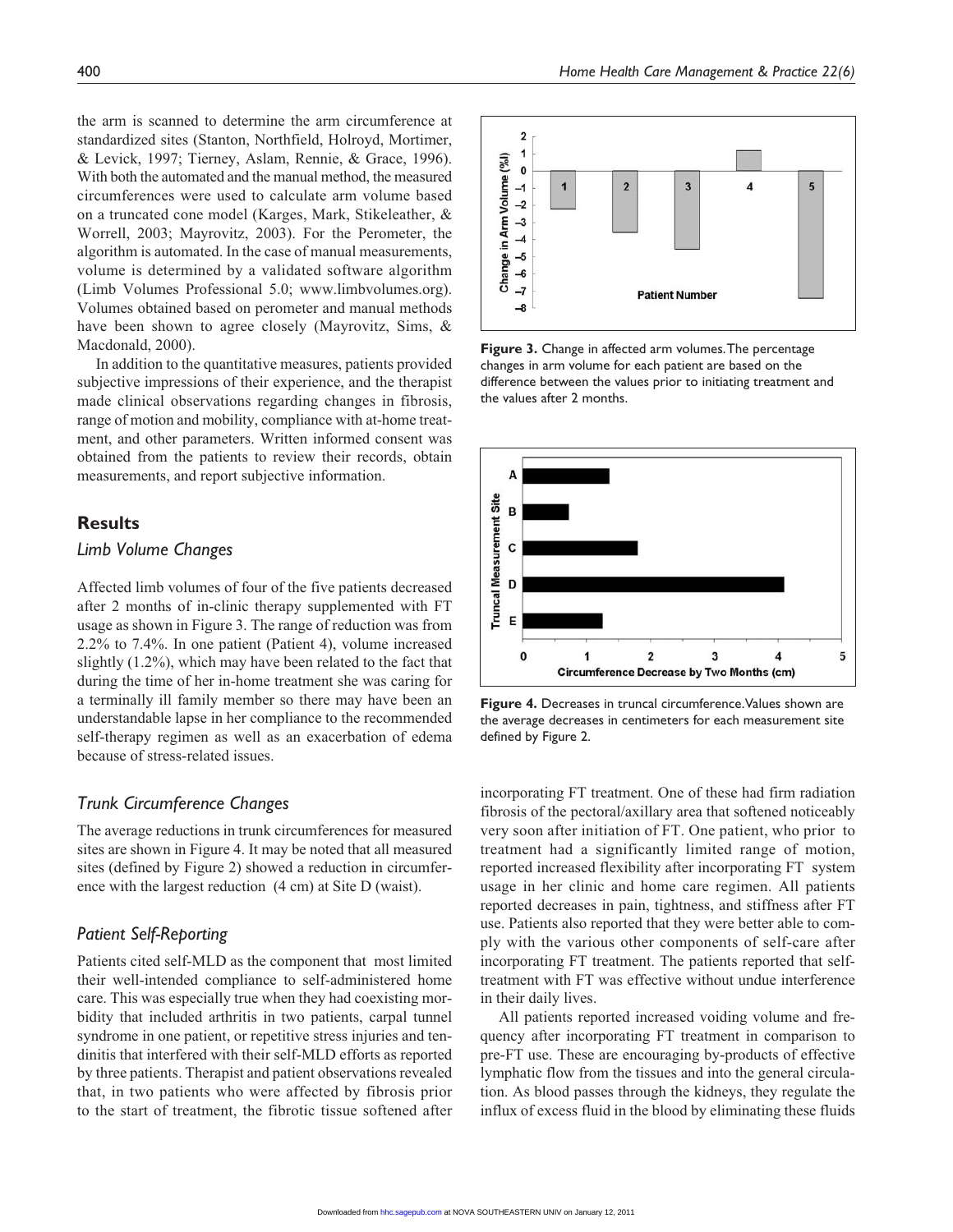via urination. Patients reported FT to be comfortable during treatment and easier to use than self-MLD. Patients also reported improvement in activities of daily living.

# **Discussion**

Lymphedema is a chronic and often debilitating condition that is increasingly being seen in patients receiving home health care and throughout the general population. Substantial risks of complications are associated with failure to recognize its presence because, without treatment, the condition grows progressively worse. Risks are also associated with inadequate or incomplete therapy. Therapeutic truncal clearance, conducted prior to or in conjunction with a program of lymphedema therapy, is universally accepted by professional therapists as being an essential part of therapy but is often rejected by third-party payers, in part because of inadequate understanding of its essential role. Although this therapeutic component is based on sound physiological principles, there has not been, nor will there likely be, peer-reviewed testing because it is deemed unethical to subject patients to therapy without truncal treatment. The anatomical and physiological basis for its use have been described in the hope that a greater understanding of its underlying principles would result in a better recognition of its need as an essential component of lymphedema therapy (Mayrovitz et al., in press). Therein, it was also emphasized that effective lymphedema therapy, including truncal treatment, could be provided using advanced programmable intermittent pneumatic compression devices such as the FT®. In the present article, a series of case studies have been presented so as to provide further discussion and concrete examples of its use and outcomes.

In this regard, it is important to realize that the physical and emotional requirements of in-home self-care for lymphedema are especially demanding (Ridner et al., 2008), and as a result, compliance is commonly poor even for committed, disciplined patients, often leading to worsening of the swelling or complications and necessitating repeat visits for intensive, expensive in-clinic CDT (Ridner et al., 2008; Szuba & Rockson, 1998). The FT®, because of its automated features, its ease of use, and its high comfort factor, can ease the physical and emotional burdens of in-home self-care while maintaining or improving beneficial effects. The cases presented herein attest to this. For example, during in-home self-care including FT, four of the five patients experienced reductions in measured limb volume, and all experienced a decrease in truncal swelling. The one patient who did not experience limb volume reduction was providing care for a dying loved one; the resulting stress and physical and emotional demands placed on her may have reduced her compliance, a possibility that emphasizes the need to make in-home care as comfortable and accessible as possible.

In addition to these positive outcomes, therapist and patient observations indicated softening of fibrotic tissue, reductions in pain, and improvements in range of motion and flexibility after implementing FT treatment. Patients reported that FT was easy to use and comfortable. Enhanced compliance with in-home treatment incorporating FT may reflect the patients' perception that their self-treatment was effective and did not interfere with their daily lives. At the time of this writing, none of the patients had returned to the clinic for follow-up treatment because of a lymphedema exacerbation and are apparently controlling their truncal and limb lymphedema successfully in the home.

Results of this case series illustrate the importance of truncal treatment and suggest that lymphedema can be effectively and safely treated in the home with a pneumatic device that provides truncal coverage, such as the FT system. While these patients presented with truncal involvement, the physiological basis and need for truncal treatment in patients with limb lymphedema, even in the absence of observed truncal swelling, is an important part of the standard of care for lymphedema (Mayrovitz, in press). Additional studies evaluating the use of this device in patients without observed truncal swelling would be warranted to further explore the significance of this treatment.

# **Conclusion**

The incidence of breast cancer is 12.7% according to the National Cancer Institute estimates. As historically between 20% and 35% of breast cancer survivors develop lymphedema at some point, the overall burden is large. This suggests a growing need for skilled in-home lymphedema care when the challenge of adequate self-care becomes insurmountable. Comorbid diagnoses of blindness, cognitive, or physical dysfunction can be indicators of such need at home.

Often lymphedema therapists recommend and recruit inhome nursing care services to assist patients when self-care is insufficient. Without continued maintenance at home, therapists recognize that lymphedema progressively worsens. When this is the case, nursing scope of practice, capability, and training is a strong compliment to conducting lymphedema care in the home. Although nurses are generally not trained in lymphedema therapy, they can quickly learn and adapt the necessary techniques from lymphedema therapists as part of the patients' transition to home care.

Nurses are experts in assessing patients' level of assistance, physical or cognitive abilities, duration of need, and severity of the lymphedema. Other lymphedema therapy components for home care nursing can be included in training to include skin care, wound care, taking measurements, lymphatic drainage, FT assistance, compression bandaging, donning compression garments, guiding decongestive exercise, emotional care and support, documentation, managing supplies, medications, and care staff.

The growing numbers of patients with lymphedema who require skilled in-home nursing care for their lymphedema